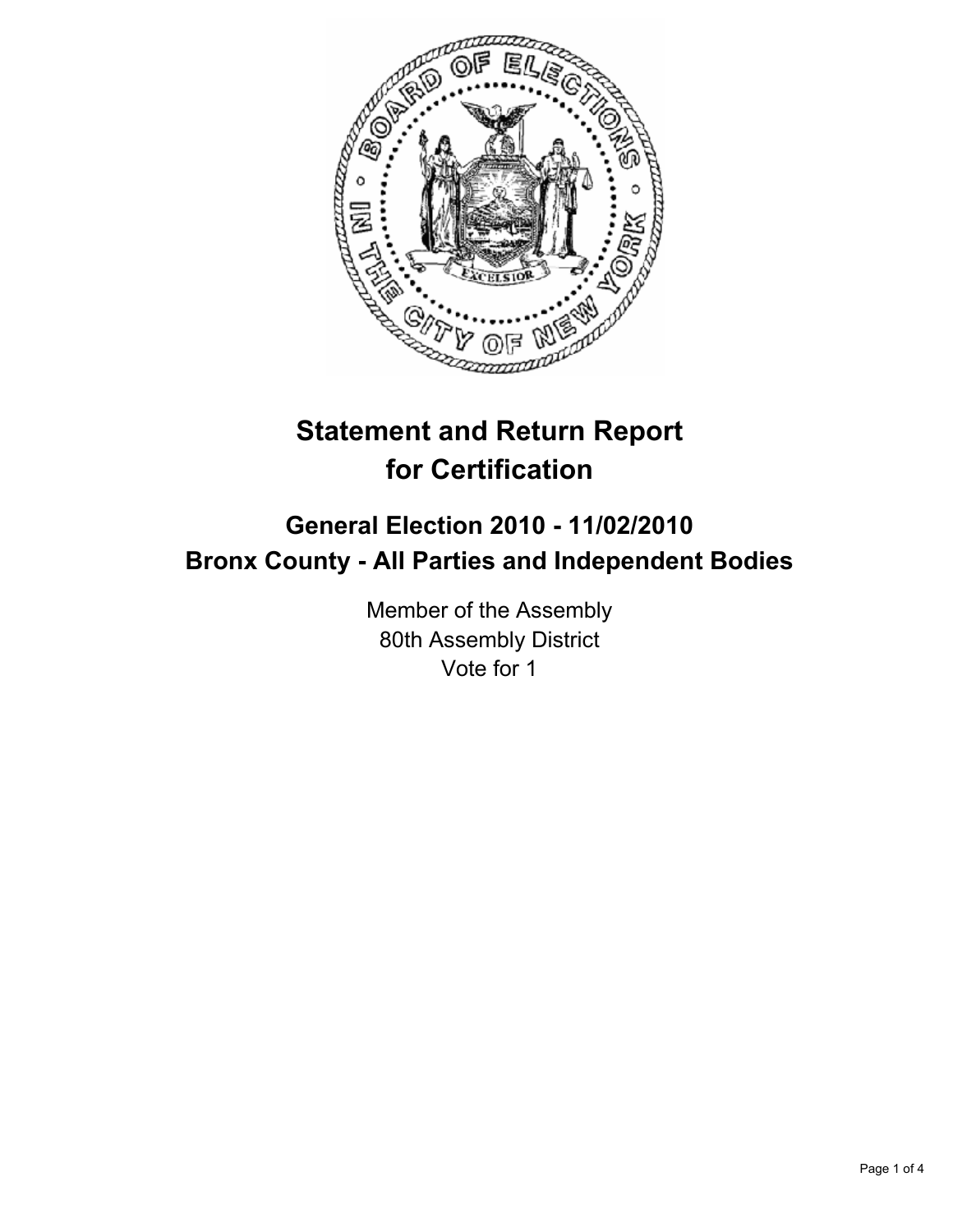

#### **Assembly District 80**

| <b>PUBLIC COUNTER</b>           | 16,176 |
|---------------------------------|--------|
| <b>EMERGENCY</b>                | 0      |
| ABSENTEE/MILITARY               | 423    |
| AFFIDAVIT                       | 361    |
| <b>Total Ballots</b>            | 17,037 |
| NAOMI RIVERA (DEMOCRATIC)       | 10,762 |
| JOSEPH DELUNA (REPUBLICAN)      | 3,094  |
| ROBERT GOODMAN (CONSERVATIVE)   | 617    |
| NAOMI RIVERA (WORKING FAMILIES) | 825    |
| <b>BULL SHIT! (WRITE-IN)</b>    | 1      |
| C. WILKINS (WRITE-IN)           | 1      |
| ED PICHARDO (WRITE-IN)          | 1      |
| EDWARD COREY (WRITE-IN)         | 1      |
| EDWARD L. COREY (WRITE-IN)      | 1      |
| GOD (WRITE-IN)                  | 1      |
| I WILL A HEND (WRITE-IN)        | 1      |
| I WILL ATTEND (WRITE-IN)        | 2      |
| ISABEL RATOWSKY (WRITE-IN)      | 1      |
| JOSEPH MCMANUS (WRITE-IN)       | 1      |
| JOSHUA HAMBURGER (WRITE-IN)     | 1      |
| KENNY AGOSTO (WRITE-IN)         | 3      |
| MARY GROSS (WRITE-IN)           | 1      |
| MICHAEL A RENDINO (WRITE-IN)    | 1      |
| MICKEY MOUSE (WRITE-IN)         | 3      |
| NANCY GROSS (WRITE-IN)          | 1      |
| NO NAME (WRITE-IN)              | 1      |
| OCHO (WRITE-IN)                 | 1      |
| OPOLLO ONO (WRITE-IN)           | 1      |
| PEDRO ESPADA JR (WRITE-IN)      | 1      |
| RICHARD NAGAN (WRITE-IN)        | 1      |
| ROB GOFFNE (WRITE-IN)           | 1      |
| ROBERT GIUFFRE (WRITE-IN)       | 1      |
| ROBERT GUIFFRE (WRITE-IN)       | 1      |
| SNOOKI (WRITE-IN)               | 1      |
| WILL ATTEND (WRITE-IN)          | 3      |
| WILLOCU APPEAR (WRITE-IN)       | 1      |
| <b>Total Votes</b>              | 15,332 |
| Unrecorded                      | 1,705  |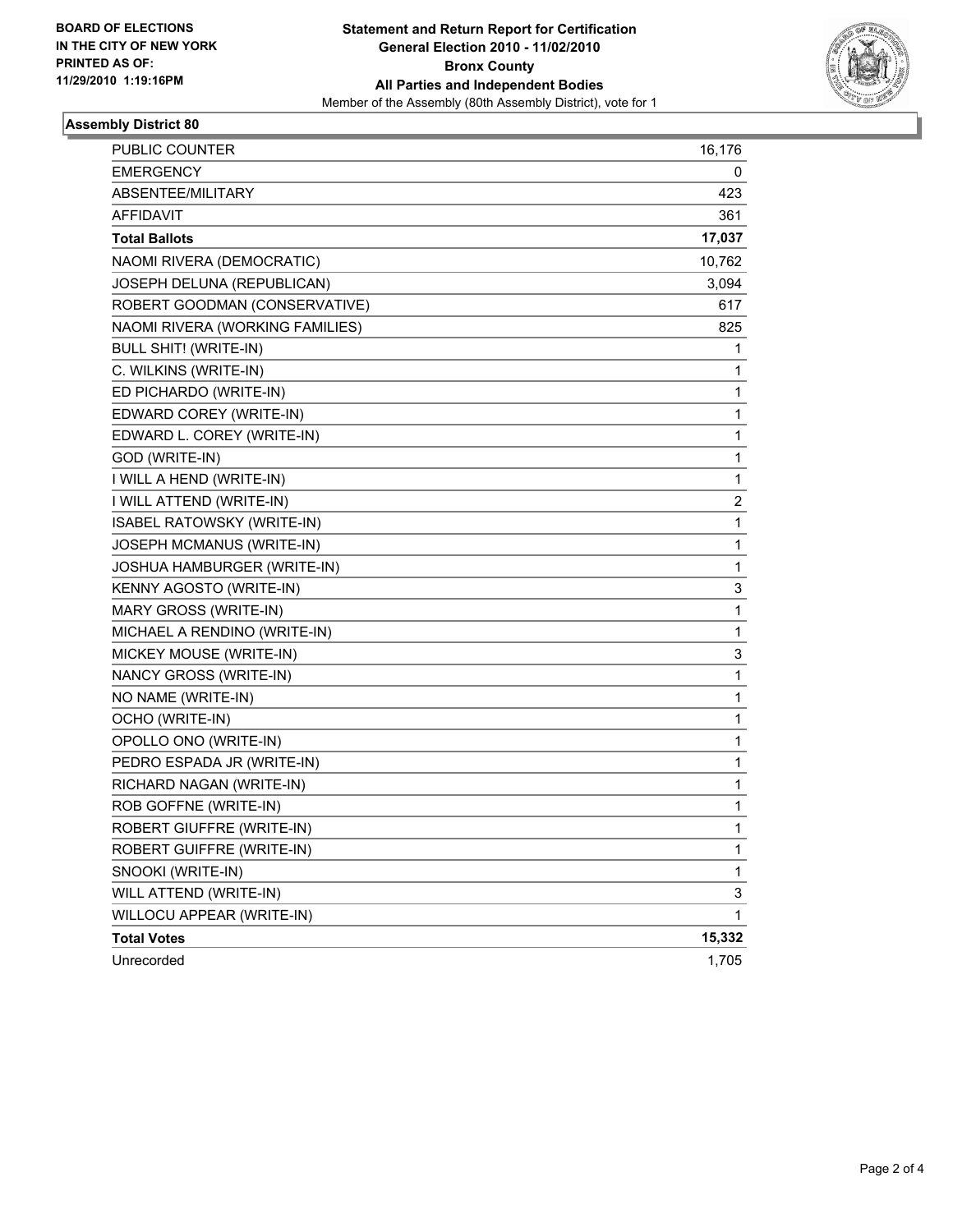

#### **Total for Member of the Assembly (80th Assembly District) - Bronx County**

| <b>PUBLIC COUNTER</b>           | 16,176 |
|---------------------------------|--------|
| <b>EMERGENCY</b>                | 0      |
| ABSENTEE/MILITARY               | 423    |
| AFFIDAVIT                       | 361    |
| <b>Total Ballots</b>            | 17,037 |
| NAOMI RIVERA (DEMOCRATIC)       | 10,762 |
| JOSEPH DELUNA (REPUBLICAN)      | 3,094  |
| ROBERT GOODMAN (CONSERVATIVE)   | 617    |
| NAOMI RIVERA (WORKING FAMILIES) | 825    |
| <b>BULL SHIT! (WRITE-IN)</b>    | 1      |
| C. WILKINS (WRITE-IN)           | 1      |
| ED PICHARDO (WRITE-IN)          | 1      |
| EDWARD COREY (WRITE-IN)         | 1      |
| EDWARD L. COREY (WRITE-IN)      | 1      |
| GOD (WRITE-IN)                  | 1      |
| I WILL A HEND (WRITE-IN)        | 1      |
| I WILL ATTEND (WRITE-IN)        | 2      |
| ISABEL RATOWSKY (WRITE-IN)      | 1      |
| JOSEPH MCMANUS (WRITE-IN)       | 1      |
| JOSHUA HAMBURGER (WRITE-IN)     | 1      |
| KENNY AGOSTO (WRITE-IN)         | 3      |
| MARY GROSS (WRITE-IN)           | 1      |
| MICHAEL A RENDINO (WRITE-IN)    | 1      |
| MICKEY MOUSE (WRITE-IN)         | 3      |
| NANCY GROSS (WRITE-IN)          | 1      |
| NO NAME (WRITE-IN)              | 1      |
| OCHO (WRITE-IN)                 | 1      |
| OPOLLO ONO (WRITE-IN)           | 1      |
| PEDRO ESPADA JR (WRITE-IN)      | 1      |
| RICHARD NAGAN (WRITE-IN)        | 1      |
| ROB GOFFNE (WRITE-IN)           | 1      |
| ROBERT GIUFFRE (WRITE-IN)       | 1      |
| ROBERT GUIFFRE (WRITE-IN)       | 1      |
| SNOOKI (WRITE-IN)               | 1      |
| WILL ATTEND (WRITE-IN)          | 3      |
| WILLOCU APPEAR (WRITE-IN)       | 1      |
| <b>Total Votes</b>              | 15,332 |
| Unrecorded                      | 1,705  |